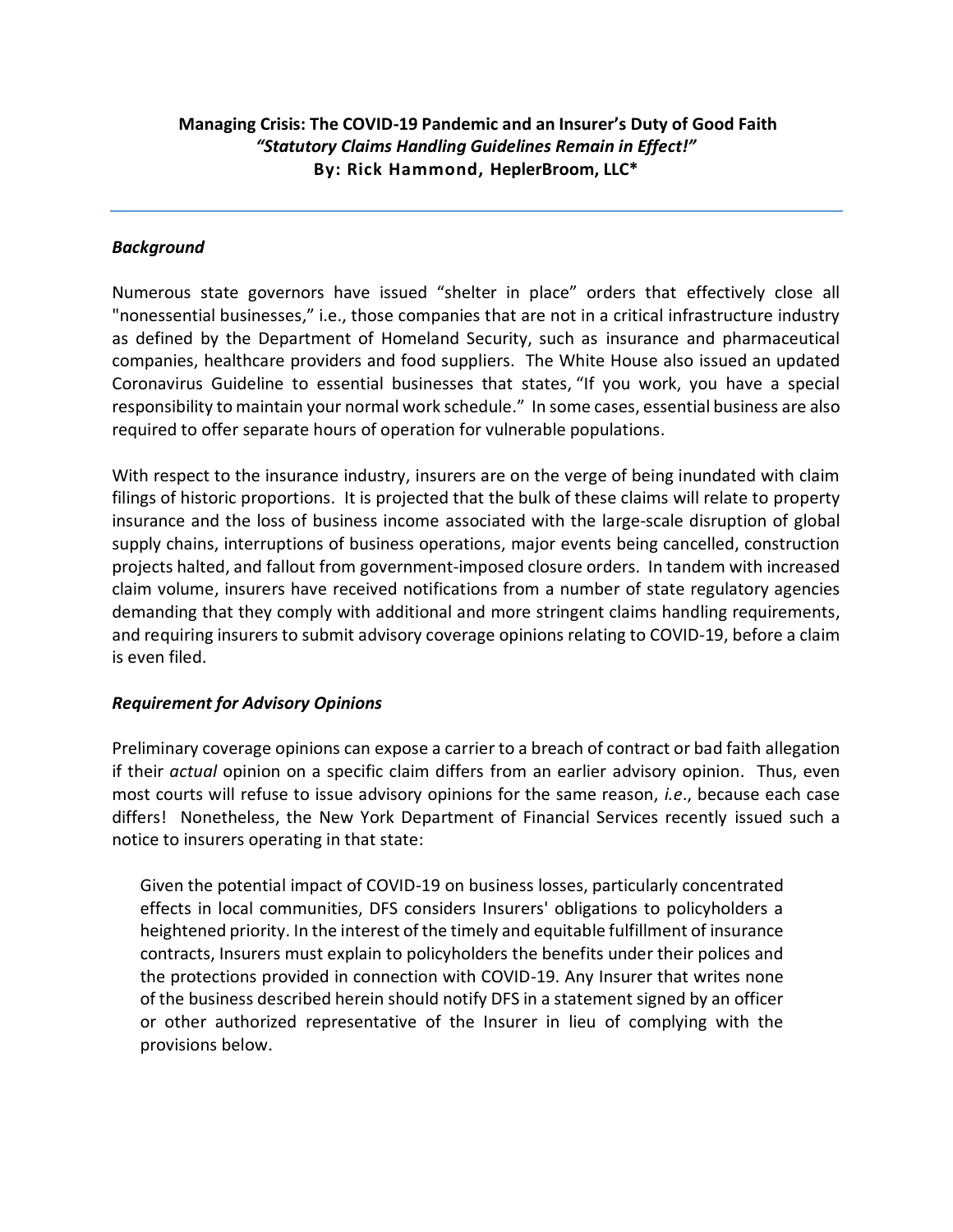- First, each Insurer should provide to DFS the volume of business interruption coverage, civil authority coverage, contingent business interruption coverage and supply chain coverage the Insurer wrote that has not lapsed as of the date of this letter, which should be expressed in amounts of direct premium, policy types and numbers of policies written of each type.
- Second, each Insurer should examine the policies it has issued and explain the coverage each policy offers in regard to COVID-19 - both presently and as the situation could develop to change the policyholder's status (i.e., is there any potential for coverage as a result of COVID-19).
- For each policy type, Insurers should prepare such information in a clear and concise explanation of benefits that is suitable for policyholder review. Insurers should then send such explanation to each of their policyholders of the applicable policy types. Insurers should also send copies of all such explanations to DFS, along with a representation that the explanations have been provided to the Insurer's policyholder.
- The explanation to policyholders should include all relevant information, including, without limitation:
	- o What type of commercial property insurance or otherwise related insurance policy does the insured hold?
- Does the insured's policy provide "business interruption" coverage? If so, provide the "covered perils" under such policy. Please also indicate whether the policy contains a requirement for "physical damage or loss" and explain whether contamination related to a pandemic may constitute "physical damage or loss." Please describe what type of damage or loss is sufficient for coverage under the policy.
- Does the insured's policy provide "civil authority" coverage? If so, please describe what type of damage or loss is sufficient for coverage under the policy. Please also describe any relevant limitations under the policy. Please explain whether a civil authority prohibiting or impairing the policyholder's access to its covered property in connection with COVID-19 is sufficient for coverage under the policy.
- Does the insured's policy provide "contingent business interruption" coverage? If so, please describe what type of damage or loss is sufficient for coverage under the policy. Please provide the "covered perils" under such policy. Please also indicate whether the policy contains a requirement for "physical damage or loss" and explain whether contamination related to a pandemic may constitute "physical damage or loss."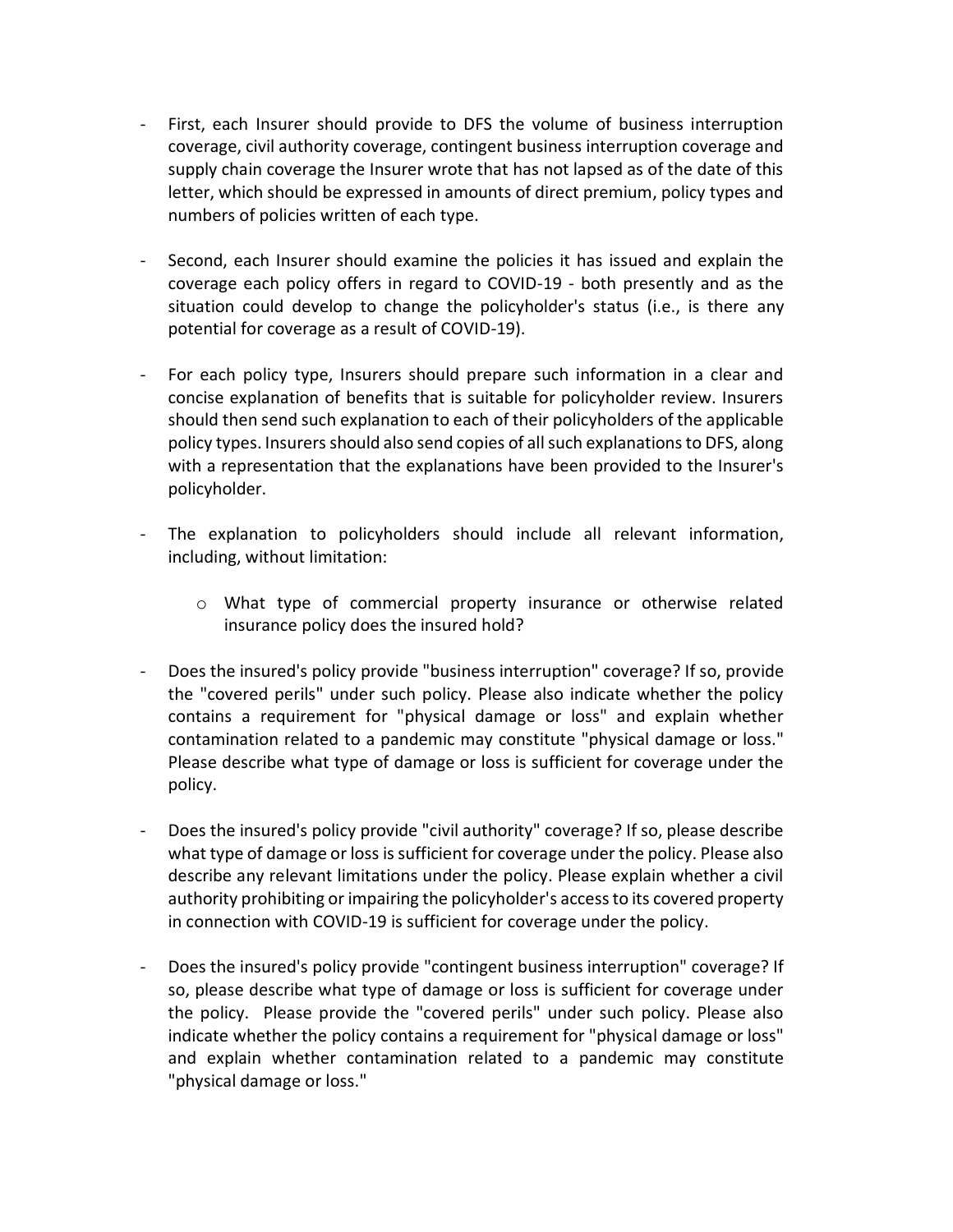- Does the insured's policy provide "supply chain" coverage? If so, is such coverage limited to named products or services from a named supplier or company? Please also indicate whether the policy contains a requirement for "physical damage or loss" and explain whether contamination related to a pandemic may constitute "physical damage or loss."
- For each instance of coverage described above, please provide the applicable waiting period under the insured's policy. Please also indicate whether the amount of time coverage remains in effect once becomes active for a given incident.

## *Demands for Insurers to Waive Policy Exclusions*

In addition to the recent spate of regulatory mandates on insurers, there are ongoing legislative efforts seeking to require insurers to waive legitimate policy exclusions, and to cover pandemicrelated claims where coverage does not exist. For example, HB 589 (Ohio) states that all existing insurance policies that provide coverage for loss of use and occupancy and business interruption shall be construed to include coverage for business interruption due to global virus transmission or pandemic during Ohio's state of emergency, which was declared on March 9, 2020. If passed, the bill would apply to businesses located in Ohio that employ 100 or fewer full-time employees.

Massachusetts introduced similar legislation in Bill No. SD.2888, which applies to companies that employ 150 or fewer full-time employees. While the Ohio bill does not expressly address the treatment of virus exclusions or the requirement that there be "direct physical loss or damage" to covered property, the Massachusetts bill is very clear on that point: "no insurer in the commonwealth may deny a claim for the loss of use and occupancy and business interruption on account of (i) COVID-19 being a virus (even if the relevant insurance policy excludes losses resulting from viruses); or (ii) there being no physical damage to the property of the insured or to any other relevant property."

The Massachusetts bill also provides that "[f]or the avoidance of doubt, this act is subject to Chapter 176D of the General Laws." Chapter 176D concerns Unfair Methods of Competition, and Unfair and Deceptive Acts and Practices in the Business of Insurance. By including this reference, the Massachusetts legislature is sending a very clear warning to insurers that the bill, if enacted into law, must be complied with fairly and in good faith.

Lastly, the Wisconsin Office of the Commissioner of Insurance recently ordered ("at no extra cost to policyholders") that:

(1) Insurers cannot deny a claim under a personal auto policy solely because the insured was engaged in delivery of food on behalf of a restaurant, until restaurants resume normal operations.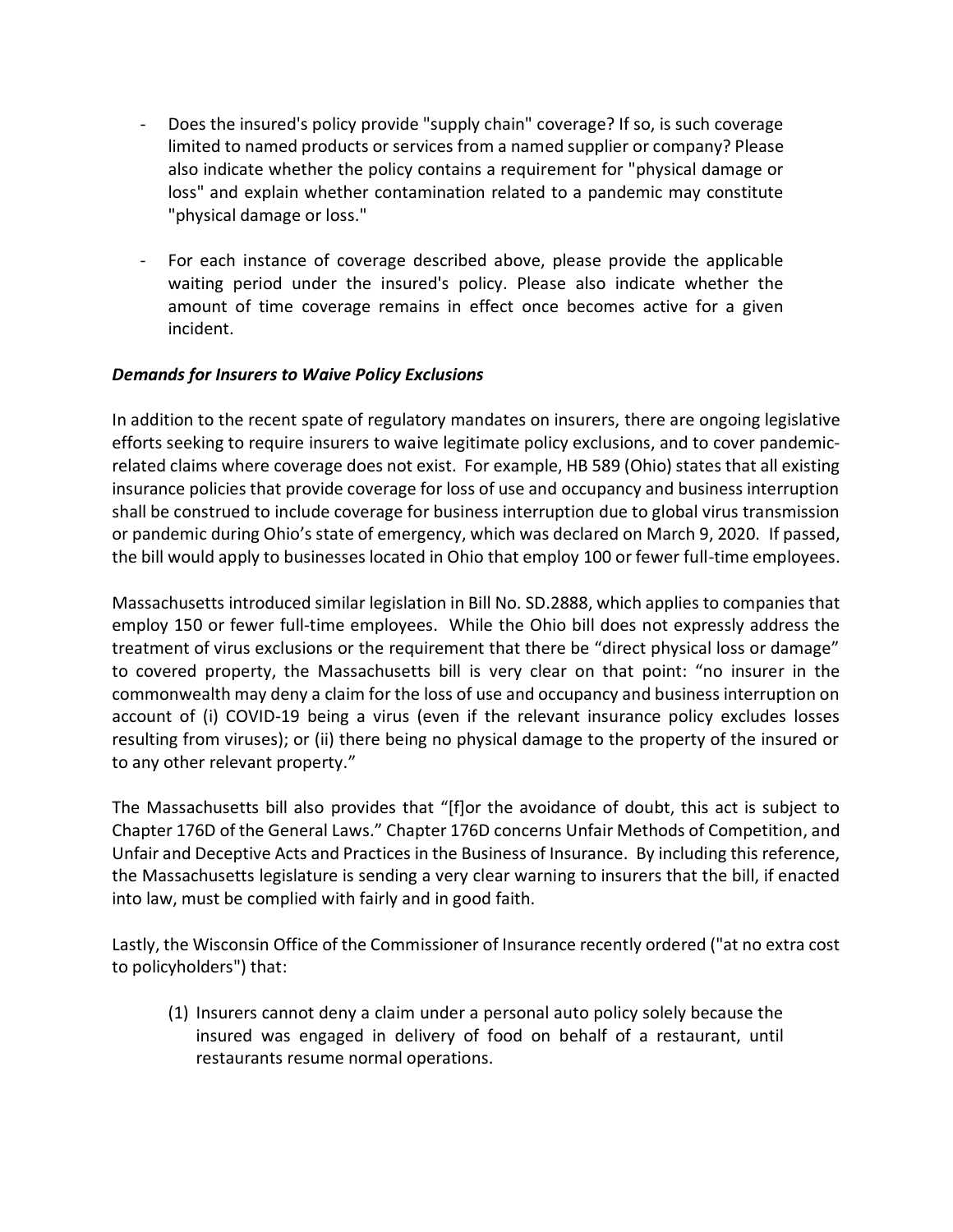(2) GL Carriers must notify restaurant-insureds that hired and non-owned auto coverage is available and, if requested, must provide this coverage.

Interestingly, there was no mention by the Wisconsin Commissioner about any premiums that the insurance company is out of, i.e., whether the carrier should be entitled to collect backpremiums for being required to provide commercial coverage for future claims under a personal lines policy.

\* \* \* \* \*

Under that backdrop, this article will discuss the various minefields that insurers must navigate during the COVID-19 pandemic in order to stay on the right side of good faith claims handling and avoid undue allegations of bad faith.

## *Reasonable Insurer's Test During a Pandemic*

An onslaught of insurance claims of an extraordinary magnitude will likely result from the COVID-19 pandemic, taxing the industry's resources and challenge its efforts to reach timely coverage determinations and adjustments, especially if there is an ongoing need for social distancing. Under normal circumstances, if an insurer takes an unreasonable amount of time to investigate a claim and reach a coverage decision, there will be allegations of bad faith delay made against the carrier. However, the COVID-19 crisis is not a "normal circumstance." Therefore, the question becomes – what is "reasonable conduct" when examining whether an insurer acted in good faith while at the same time being besieged with an inordinate number of claims? Seemingly, the short answer is, "it depends." Most courts have held that whether an insurer's conduct is unreasonable or vexatious is generally a question of fact, not dependent upon any single factor or attitude, length of time, amount of money or situation of the policyholder. Thus, each case must be decided on its own facts.

In addition, it should not be overlooked that there are numerous instances where a good faith claims investigation requires face-to-face contact. Many of these investigatory tasks now must be curtailed, modified or delayed due to "social distancing" recommendations. Does any resultant delay caused by a need for social distancing create an exposure for bad faith? Moreover, lest not forget that policyholders also have obligations that they must fulfill as a precondition to coverage and that might be delayed for similar reasons. For example, most property policies state:

## **Duties In The Event Of Loss or Damage**

**a.** You must see that the following are done in the event of loss or damage to Covered Property:

(1) Notify the police if a law may have been broken.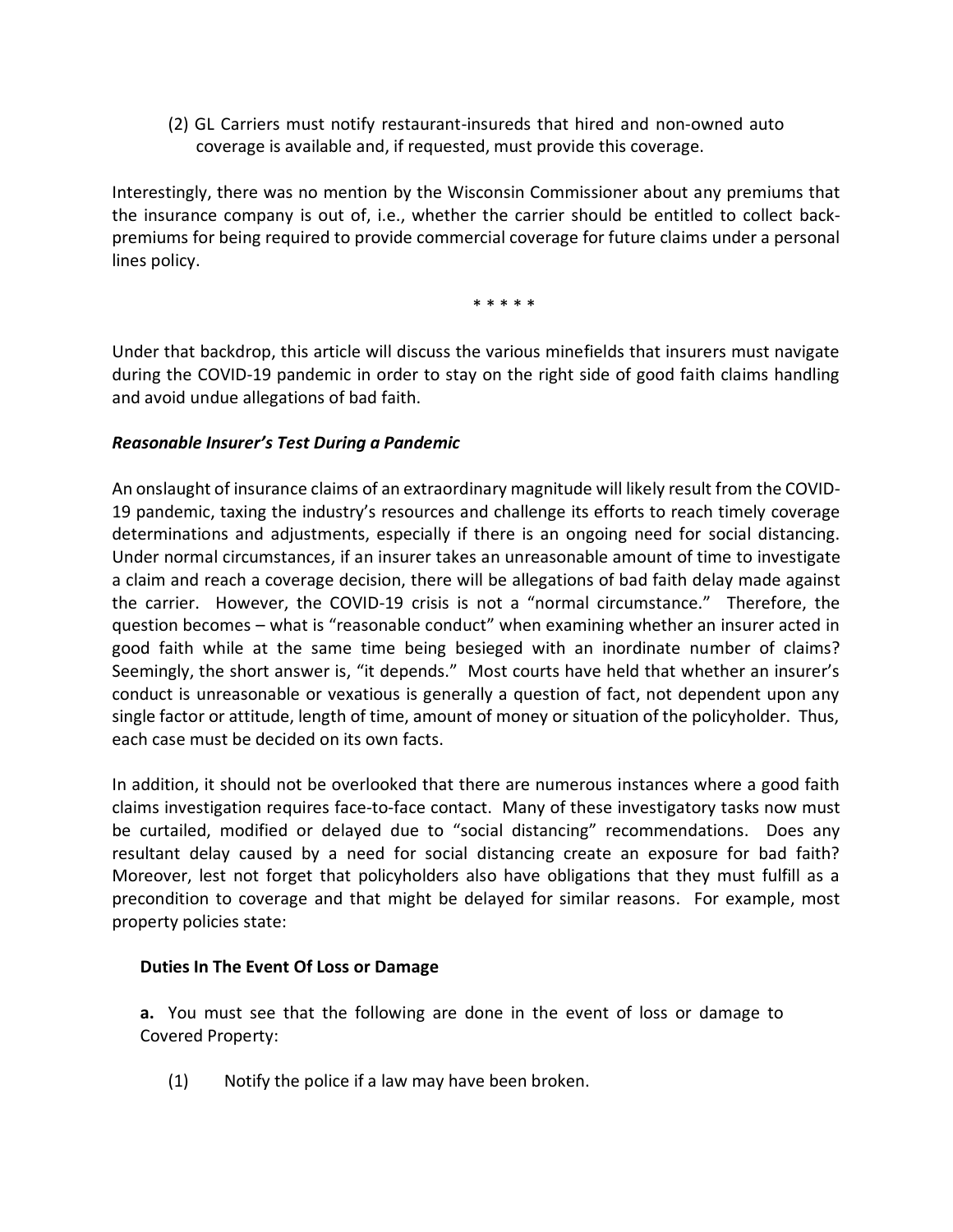(2) Give us prompt notice of the loss or damage. Include a description of the property involved.

(3) As soon as possible, give us a description of how, when and where the loss or damage occurred.

(4) Take all reasonable steps to protect the Covered Property from further damage, and keep a record of your expenses necessary to protect the Covered Property, for consideration in the settlement of the claim. This will not increase the Limit of Insurance. However, we will not pay for any subsequent loss or damage resulting from a cause of loss that is not a Covered Cause of Loss. Also, if feasible, set the damaged property aside and in the best possible order for examination.

(5) At our request, give us complete inventories of the damaged and undamaged property. Include quantities, costs, values and amount of loss claimed.

(6) As often as may be reasonably required, permit us to inspect the property proving the loss or damage and examine your books and records. Also permit us to take samples of damaged and undamaged property for inspection, testing and analysis, and permit us to make copies from your books and records.

(7) Send us a signed, sworn proof of loss containing the information we request to investigate the claim. You must do this within 60 days after our request. We will supply you with the necessary forms.

(8) Cooperate with us in the investigation or settlement of the claim.

**b.** We may examine any insured under oath, while not in the presence of any other insured and at such times as may be reasonably required, about any matter relating to this insurance or the claim, including an insured's books and records. In the event of an examination, an insured's answers must be signed.

That said, courts rarely punish a policyholder because of an undue delay in complying with these duties and, in fact, many courts give leniency to an insured if it corrects the breach of duty. Conversely, however, as of this writing no legislative bills nor regulatory notices have been issued that seeks to relax an insurer's obligations to conduct a prompt investigation or disposition of claims or to lessen the penalties they suffer for any failure to do so, because of the pandemic.

# *Is a Hasty Investigation Unreasonable?*

If the facts of a policyholder's loss and the law and policy are clear, is it unreasonable or bad faith for an insurer to make a quick decision to deny coverage? What if the denial of coverage was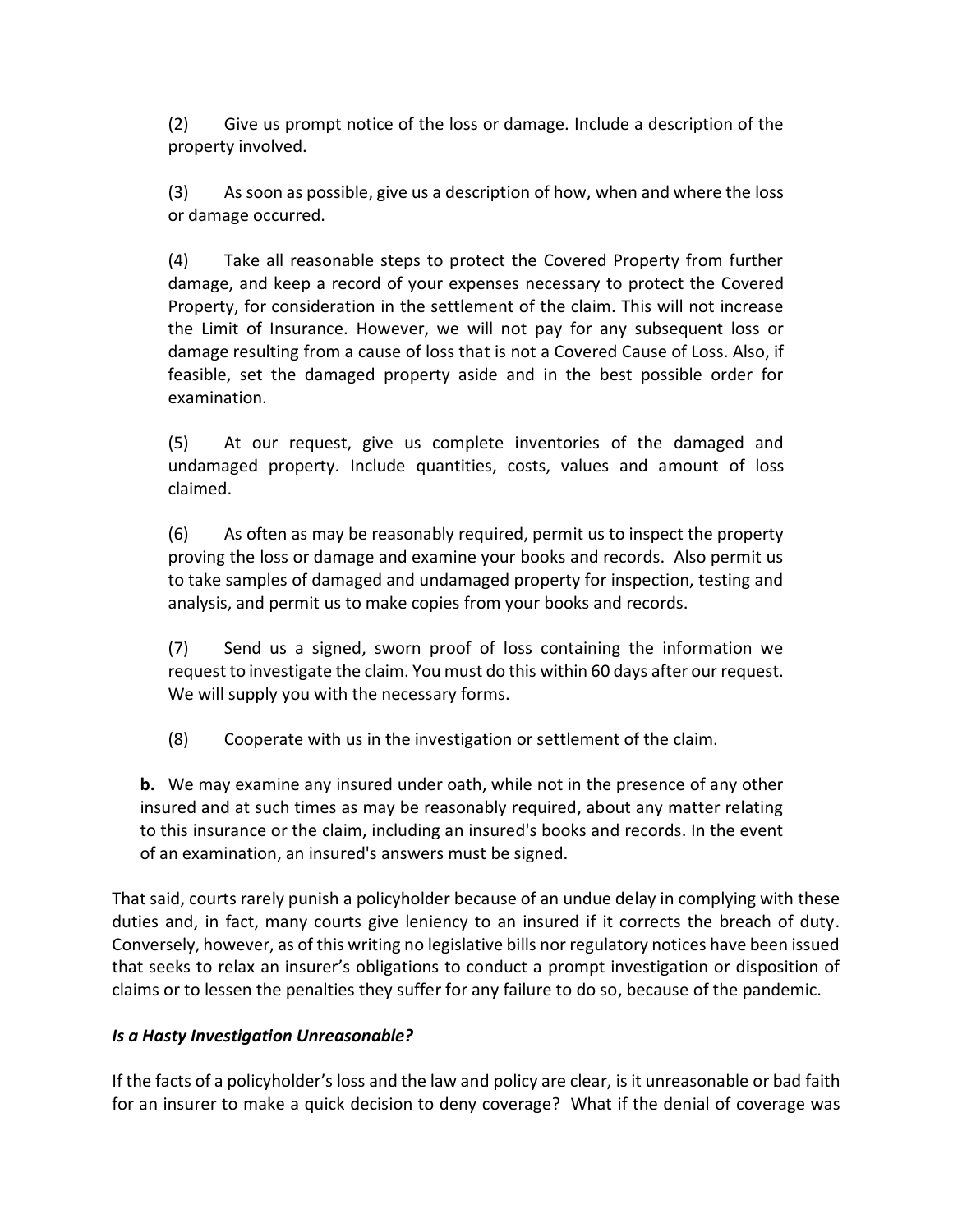correctly based on the policy's terms and conditions? A case on point was recently filed in the Northern District of Illinois.

In *Big Onion Tavern Group, LLC, et al. v. Society Insurance, Inc*., No. 1:20-cv-02005 (N.D. Ill. March 27, 2020), the plaintiffs include over a dozen owners and operators of Chicago area restaurants and movie theaters that were allegedly forced, by orders from the State of Illinois, to cease their operations as part of the State's efforts to slow the spread of the COVID-19 virus. The plaintiffs assert that Society Insurance failed to honor its obligations under their commercial businessowners insurance policies that included business interruption coverage for losses caused by a necessary suspension of their operations.

According to Society's denial letter that was attached as an exhibit to the complaint, the insureds' claim was denied because there was no covered cause of loss, i.e., no "Direct Physical Loss" suffered by the plaintiffs that was necessary to trigger coverage, under the terms of the policy. Society's denial letter further contends that a slowdown in business due to the public's fear of the coronavirus, or a suspension of business because a governmental authority (*i.e.*, the governor or the mayor) has ordered or recommended all or certain types of businesses to close is not a direct physical loss.

Society also stated that the policy's Civil Authority provision requires that a Covered Cause of Loss cause damage to property other than the property at the described premises, and that access to the area immediately surrounding the damaged property be prohibited by a civil authority. For those reasons, Society concluded that there is no coverage because:

- The Coronavirus is not a Covered Cause of Loss;
- A civil authority has not prohibited access to the insured's business because of a Covered Cause of Loss that caused damage to a premises other than the described premises; and
- The actual or alleged presence of the coronavirus is not a Covered Cause of Loss.

The plaintiffs contend, however, that Society issued blanket denials of coverage to plaintiffs for any losses related to the closure orders  $-$  often within hours of receiving plaintiffs' claims  $$ without first conducting any meaningful investigation. In that regard, Society's denial letter reflects that it was issued three days after the loss was reported. The insureds also allege that, upon receipt of the claims, Society "immediately denied the claims (either verbally or through cursory emails) without conducting any investigation, let alone a 'reasonable investigation based on all available information' as required under Illinois law."

Further, the plaintiffs claim that Society *prospectively* concluded that Society's policies would likely not provide coverage for losses due to a governmental-imposed shutdown due to COVID-19, when the insurer circulated a memorandum to its agency partners, before the plaintiffs even submitted their claims to Society. That memorandum -- "This is how various coverages would likely respond to COVID-19 claims" states: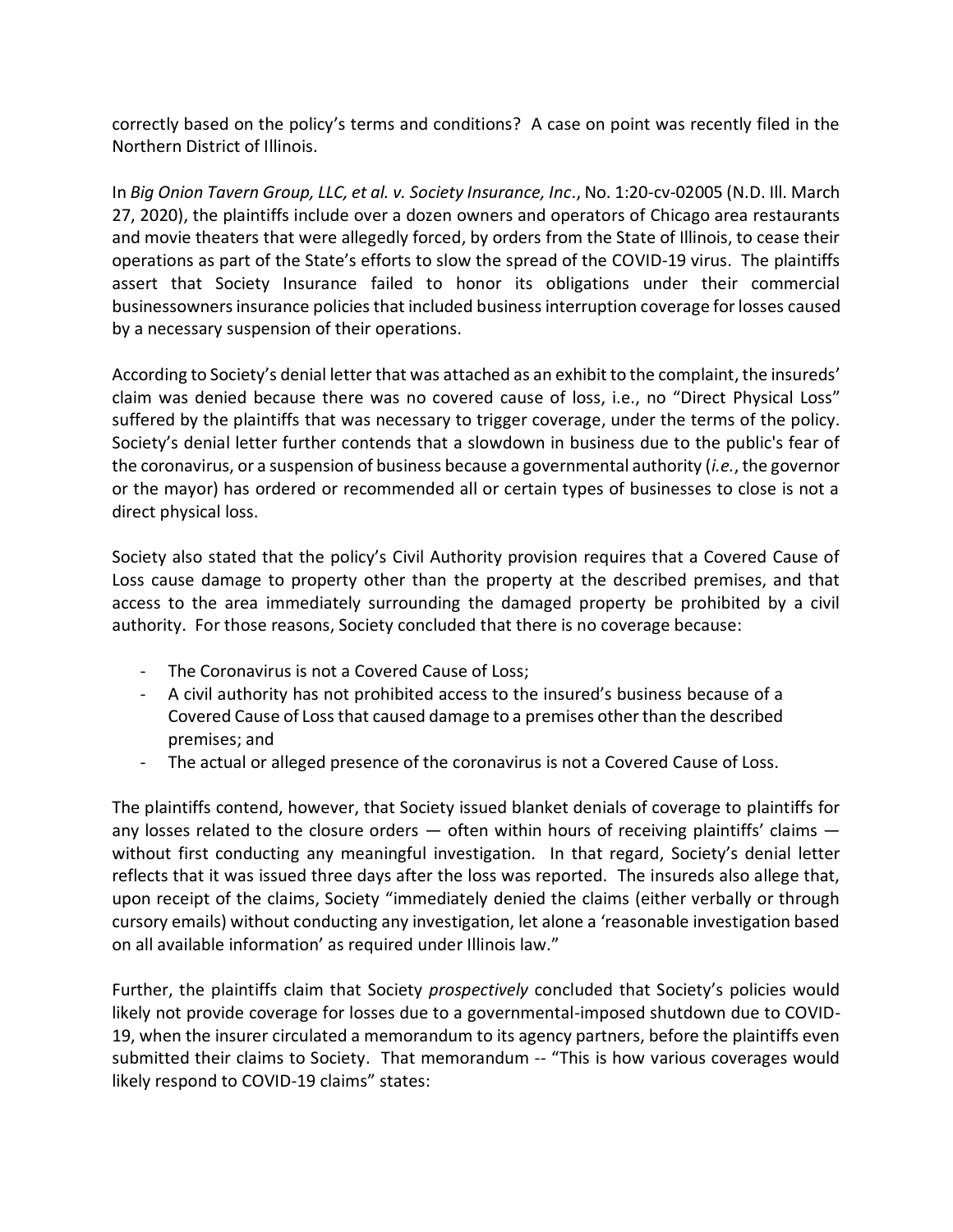#### **FIRST-PARTY CLAIMS**

**Business Income coverage:** Whether it be a full shutdown of business, a partial suspension of operations or an alteration in business operations that remain open, Business Income coverage must be due to a suspension caused by *direct physical*  loss of or damage to covered property at the described premises. The loss or *damage must be caused by or result from a Covered Cause of Loss*.

**Extra Expense** coverage also requires the same coverage triggers. In general, a quarantine of any size, or brought about by a governmental action without a Covered Cause of Loss, would likely not trigger Business Income or Extra Expense coverages under our policies.

**Civil Authority coverage:** Civil Authority additional coverage pays for actual loss of Business Income and Extra Expense caused by an action of civil authority that prohibits access to the described premises when *a Covered Cause of Loss causes damage to property other than property at the described premises*. A widespread governmental imposed shutdown due to COVID-19 (coronavirus) would likely not trigger the additional coverage of Civil Authority.

The plaintiffs allege that Society's policies did not include an exclusion for loss caused by a virus and that this led the plaintiffs to expect that the insurance included coverage for property damage and business interruption losses caused by viruses like COVID-19. Alleging that Society could have issued policies with a virus exclusion, but chose not to do so, the plaintiffs claim that Society is now "try[ing] to limit its exposure on the back-end through its erroneous assertion that the presence of the coronavirus is not 'physical loss' and therefore is not a covered cause of loss under its policies."

Because of prior pandemic outbreaks, many property policies now contain specific exclusions for damage arising from viral or bacterial related losses. For those carriers that have incorporated the following Insurance Services Office's (ISO) language into their commercial property policies, their exposure to Coronavirus related claims will likely be limited:

# **EXCLUSION OF LOSS DUE TO VIRUS OR BACTERIA This endorsement modifies insurance provided under the following: COMMERCIAL PROPERTY COVERAGE PART**

## **STANDARD PROPERTY POLICY**

A. The exclusion set forth in Paragraph B. applies to all coverage under all forms and endorsements that comprise this Coverage Part or Policy, including but not limited to forms or endorsements that cover property damage to buildings or personal property and forms or endorsements that cover business income, extra expense or action of civil authority.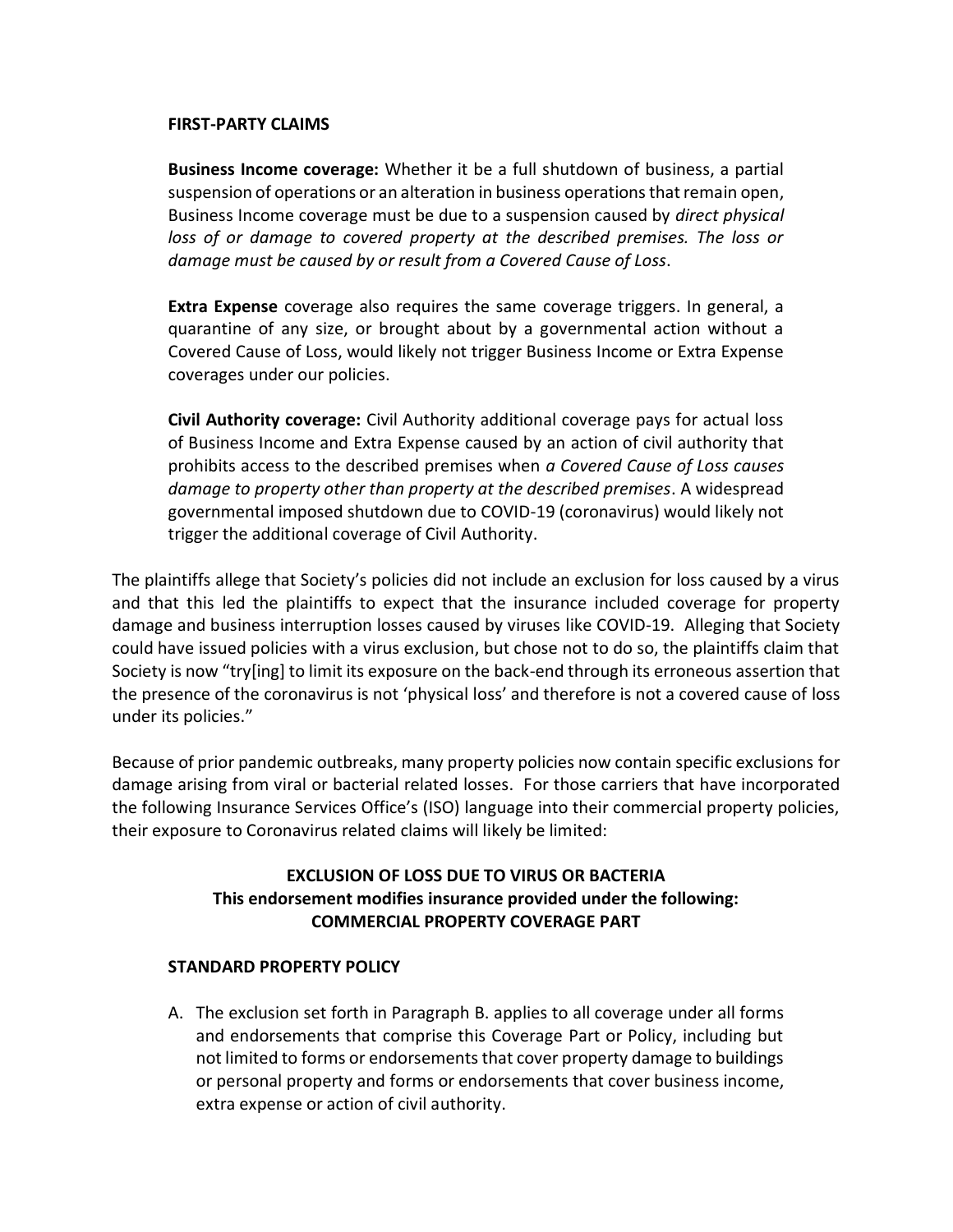B. We will not pay for loss or damage caused by or resulting from any virus, bacterium or other microorganism that induces or is capable of inducing physical distress, illness or disease. However, this exclusion does not apply to loss or damage caused by or resulting from "fungus", wet rot or dry rot. Such loss or damage is addressed in a separate exclusion in this Coverage Part or Policy.

C. With respect to any loss or damage subject to the exclusion in Paragraph B., such exclusion supersedes any exclusion relating to "pollutants".

D. The following provisions in this Coverage Part or Policy are hereby amended to remove reference to bacteria:

1. Exclusion of "Fungus", Wet Rot, Dry Rot And Bacteria; and

2. Additional Coverage – Limited Coverage for "Fungus", Wet Rot, Dry Rot And Bacteria, including any endorsement increasing the scope or amount of coverage.

E. The terms of the exclusion in Paragraph B., or the inapplicability of this exclusion to a particular loss, do not serve to create coverage for any loss that would otherwise be excluded under this Coverage Part or Policy.

*CP 01 40 07 06 © ISO Properties, Inc., 2006.*

In addition to allegations for breach of contract, the plaintiffs in *Big Onion Tavern Group, LLC, et al. v. Society Insurance, Inc.* seek statutory penalties under the Illinois Insurance Code, 215 ILCS 5/155 based on among other things, Society's alleged coverage disclaimers issued "without conducting reasonable investigations based on all available information." It is important to note, however, that Illinois courts have stated on numerous occasions that a claim for violation of Section 155 is not available in the absence of coverage under the policy, *i.e.*, "where the policy is not triggered, there can be no finding that the insurer acted vexatious and unreasonably in denying the claim." *Rhone v. First Am. Title Ins. Co.*, 401 Ill. App. 3d 802, 815 (1st Dist. 2010). In other words, a defendant cannot be liable for section 155 relief where no benefits are owed. *Martin v. Illinois Farmers Ins*., 318 Ill. App. 3d 751, 764 (1st Dist. 2000) (internal citations omitted).

Therefore, if Society is successful in proving that coverage was properly denied, the plaintiffs' allegations of vexatious conduct against the insurer should seemingly be dismissed, unless the trial or appellate court elects to use this case as a basis to consider making new law in Illinois, as is the case in a few other states.

For example, in *Coventry Associates v. American States Insurance Co.,* 136 Wash. 2d 269 (1998)*,* the insurer conceded that it conducted a bad faith investigation into a loss. Nonetheless, the trial court granted summary judgment for the insurer on the coverage question and granted its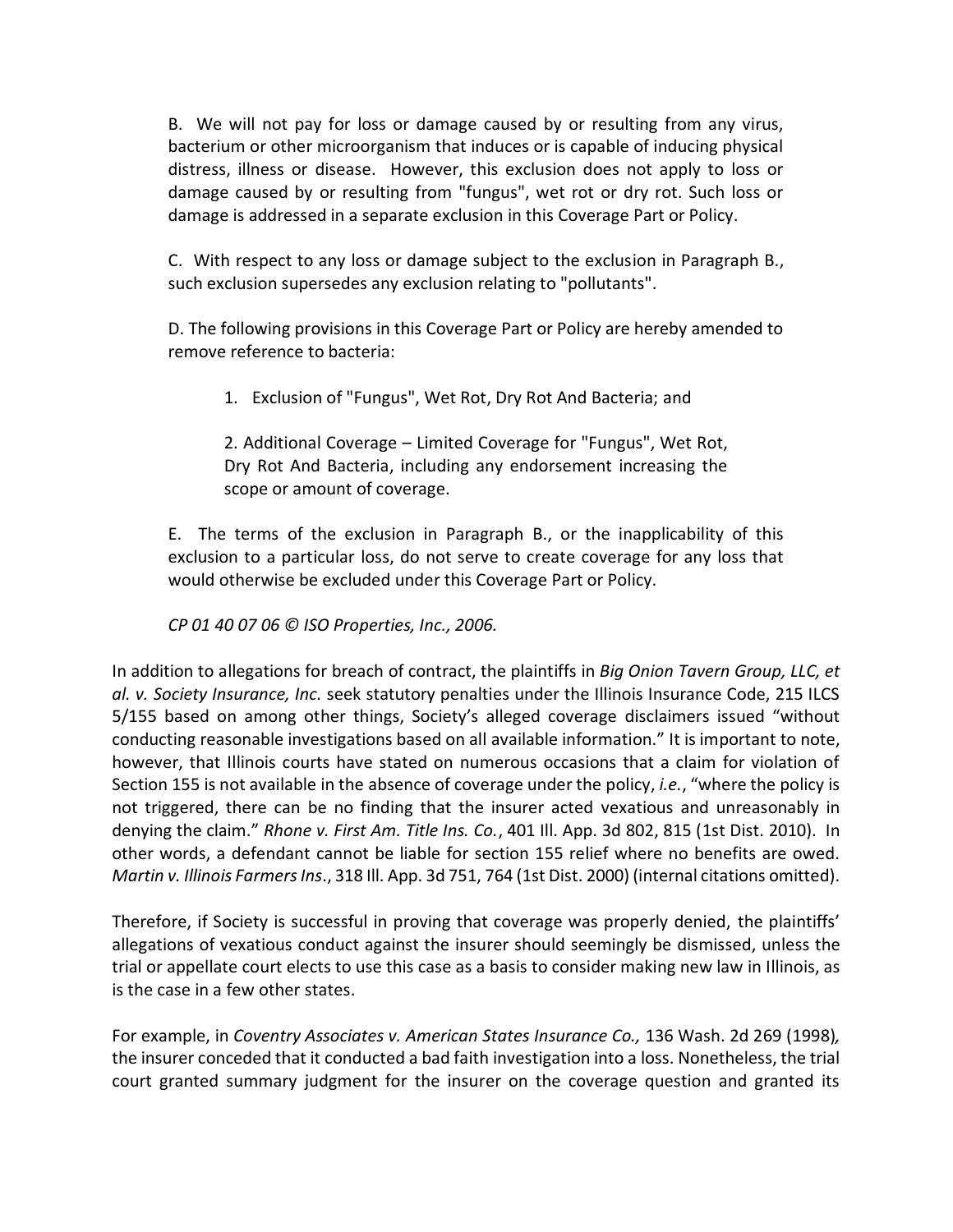motion to dismiss the bad faith claim. The court of appeals affirmed, but the Washington Supreme Court reversed.

The court reasoned that under Washington law, insurers have not only a general duty of good faith, but also a specific duty to act with reasonable promptness in investigating and communicating with their insureds following notice of a claim and tender of defense. The court further reasoned that the duty of good faith is broad, all-encompassing and not limited to an insurer's duty to pay, settle or defend.

The implied covenant of good faith and fair dealing in the policy should necessarily require the insurer to conduct any necessary investigation in a timely fashion and to conduct a reasonable investigation before denying coverage. In the event the insurer fails in either regard, it will have breached the covenant and, therefore, the policy.

Similarly, note the court's holding in *Zilisch v. State Farm Mut. Auto. Ins. Co.*, 196, Ariz. 234 (2000): "if an insurer acts unreasonably in the manner in which it processes a claim, it will be held liable for bad faith without regard to its ultimate merits." *Id* at 236. Also, see *LeRette v. American Medical Security*, Inc., 705 N.W.2d 41, 48-49 (Neb. 2005). The court reasoned that where facts supporting a bad faith claim differ from those supporting a breach of contract claim, an insured need not prevail on the breach of contract claim in order to prevail on the bad faith claim. Nor does ultimate payment of the claim defeat a bad faith claim. Finally, note the court's holding in *Nelson v. Hartford Underwriters Ins. Co.*, 177 N.C. App. 595, 609 (2006):

[N]othing in the case law… *requires* that the tortious conduct be accompanied by a breach of the contract, even though most, if not all, of the cases have as a factual background the insurance company's refusal to pay. We do not believe an action for punitive damages from tortious conduct is precluded when the company eventually pays, if bad faith delay and aggravating conduct is present." *Robinson v. N. Carolina Farm Bureau Ins. Co.*, 86 N.C. App. 44, 49-50 (1987). Thus, even if an insurance company rightly denies an insured's claim, and therefore does not breach its contract, as here, the insurance company nevertheless must employ good business practices which are neither unfair nor deceptive.

Only a small number of states have established a cause of action for bad faith in the absence of coverage. Therefore, insurers should exercise caution, particularly in those states, before reaching a hasty coverage decision where evidence might suggest a less than thorough claims investigation prior to a rightful denial of a coverage.

# *Statutory Claims Handling Guidelines are not Relaxed During a National Emergency*

Some courts have held that statutory claims handling guidelines, including timeliness requirements, remain in effect during worst-case scenarios. For example, under Louisiana law,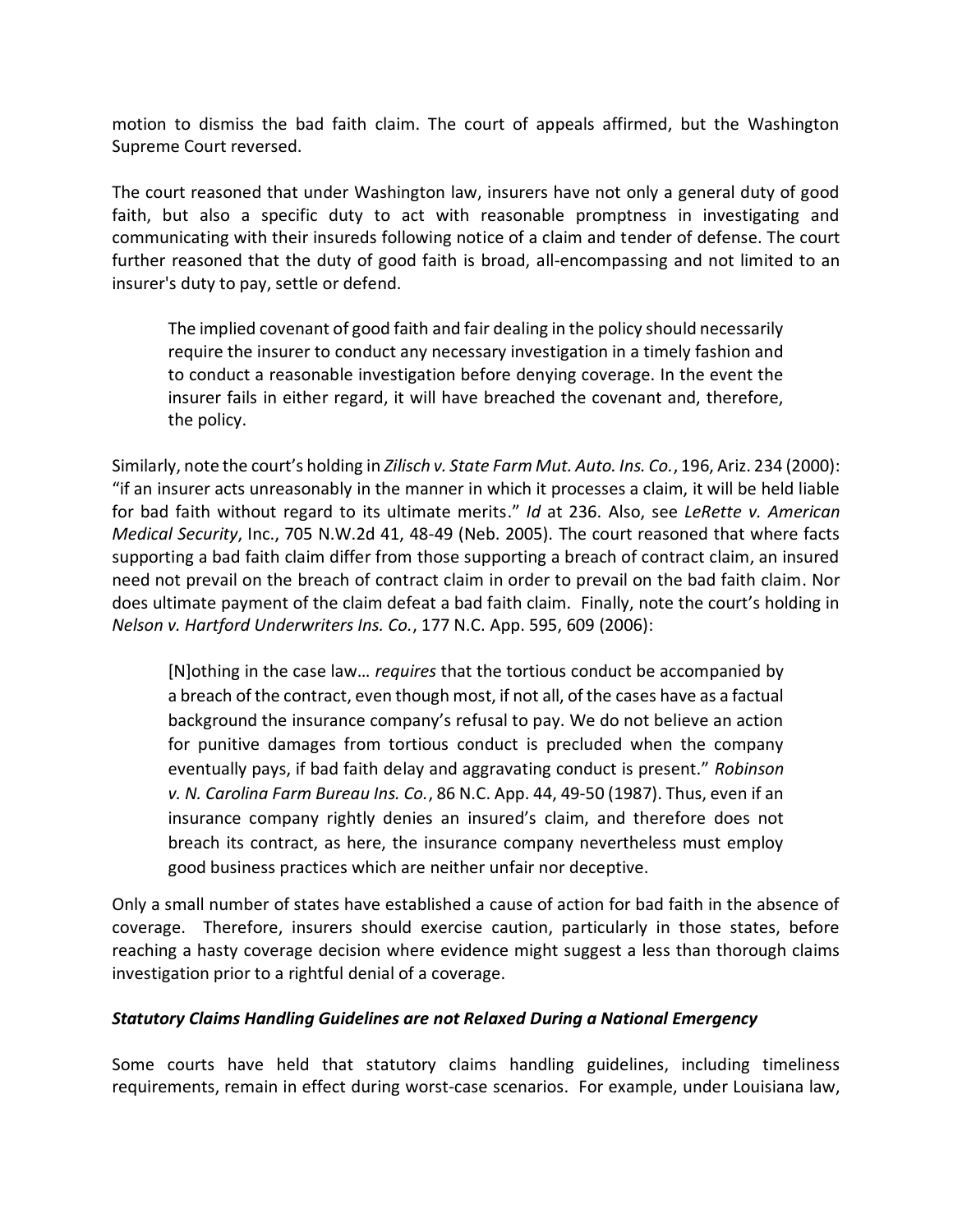insurers have "an affirmative duty to adjust claims fairly and promptly and to make a reasonable effort to settle claims with the insured or the claimant." La. R.S. 22:1220. They risk statutory penalties of up to two times the damage incurred if claims are not paid within 60 days of receipt of a valid proof of loss. Notably, these penalties can be imposed even absent a finding of bad faith, and there is no exception in the law if the insurer's resources are taxed.

Notably, in *Maloney Cinque, LLC v. Pacific Ins. Co.*, 89 So.3d 12 (La. App. 4th Cir. 2012), plaintiffs owned several truck stops in the New Orleans area that were damaged as a result of Hurricane Katrina. Settlement of the claim was delayed by Pacific's calculation of a coinsurance penalty as well as scheduling difficulties. Allegedly, Pacific not only failed to timely pay the claim, it failed to timely pay the undisputed damages. The plaintiffs filed suit, arguing that while the claim was ultimately paid, it was not paid timely as required by law.

After trial in May 2010, the district court entered judgement in favor of the plaintiffs (with the exception of attorney fees), ultimately issuing a written opinion awarding \$2,386,354.50 in statutory late payment penalties alone. It applied, and later discounted the coinsurance provision. On appeal, and after a rehearing on the coinsurance issue, the court found that the coinsurance provision was inapplicable because the insurer had breached the insurance contract by delaying payment. The appellate court recast the judgement against the insurer as follows: (1) \$290,903 for extra expense damages and a penalty of \$72,725.75 for late payment of extra expense damages; (2) a penalty of \$151,580.50 for late wind-damage payments; (3) \$782,241.75 in lost profits and \$ \$1,173,362.62 in penalties for late payment; (4) a penalty of \$50,000 for late payment of claimed business income. Notably, the insurer was not found to have acted in bad faith but it was still punished to the tune of \$1,447,668.87 for its delays.

\* \* \* \* \*

Insurers operate under a continuing duty of good faith and fair dealing, even during extraordinary circumstances such as disasters and national emergencies. In *Sher v. Lafayette*, 988 So.2d 186 (La. 2008)*,* plaintiff's filed a claim for property damage to his five-unit apartment building after Hurricane Katrina and was only partially paid. Lafayette determined that most of the buildings damage was due to poor maintenance, disrepair, and flooding. They paid the plaintiff a total of \$2,755.08 sometime after a November 2005 inspection. Plaintiff sued Lafayette and among the charges in the complaint was a count for bad faith; i.e., Louisiana law requires payment of a claim within 30 days where an insured provides satisfactory proof of loss to the insurer.

The jury returned a verdict against Lafayette and awarded plaintiff \$553,615.00, and \$184,538.00 of the judgment was for Lafayette's breach of their statutory duty of good faith for failing to pay promptly. The jury found Plaintiff's contention that the loss was reported to Lafayette in the first two weeks of September 2005 more believable than Lafayette's contention that they first received notice of the loss in October of 2005. What is important to note, however, is that the appellate court did not view the insurer's taxed resources as a basis to relax the statutory requirement for the insurer to initiate loss adjustment within the required 30 days.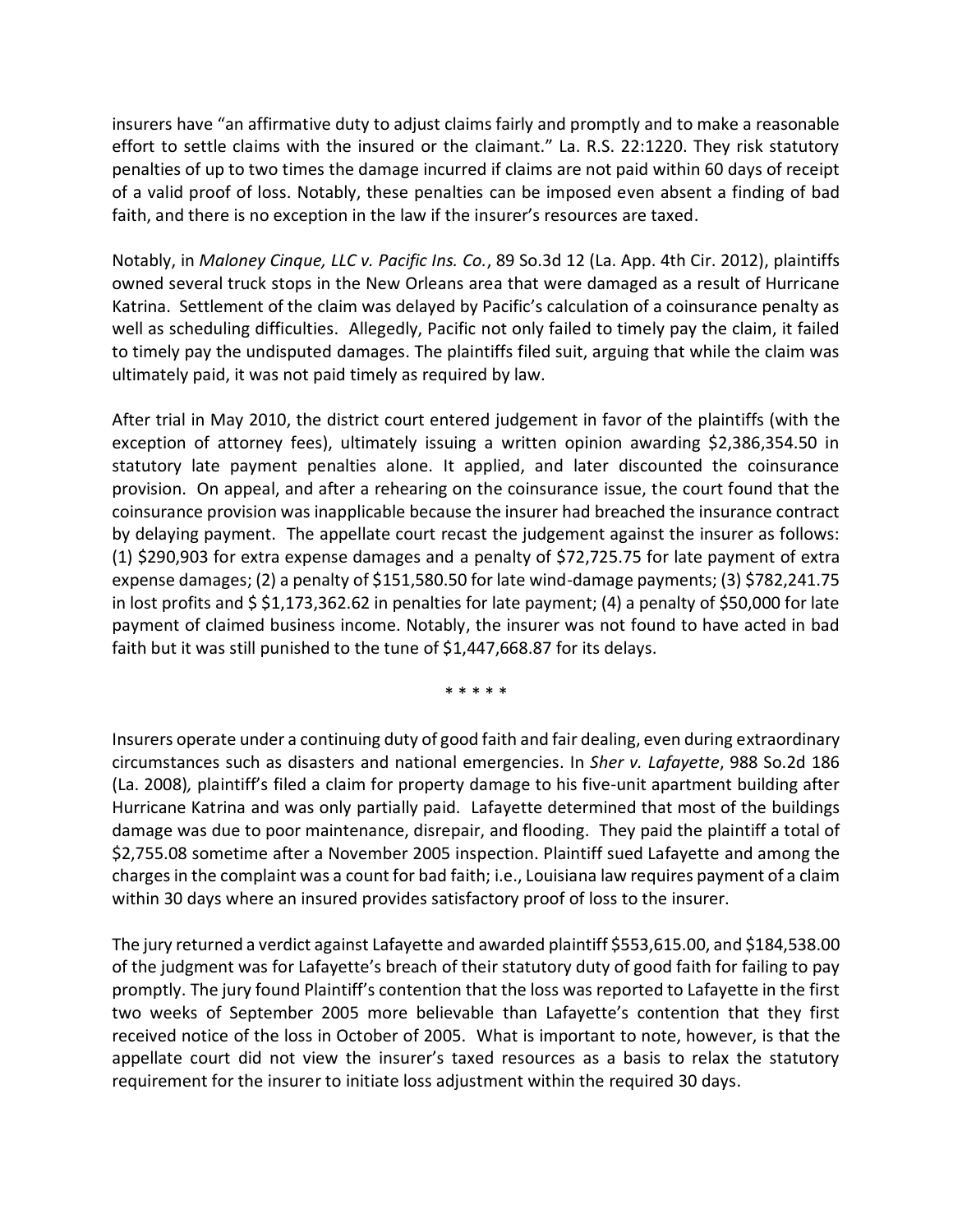## *Conclusion*

Bad faith suits against insurers arising out of the COVID-19 pandemic will probably run the gamut, i.e., allegations that the insurance company was too quick to deny coverage, or took too long to investigate a claim and reach a coverage decision. To strengthen its defense in this area, insurers should emphasize to their claims staff the importance of:

– Maintaining a well-documented claims file that outlines the steps of an investigation and which explains the basis for any delays;

– Conducting a reasonable, good faith and prompt investigation;

– Ensuring that "red flags" used to justify a lengthy investigation are material and relevant to the circumstances of the claim;

– Adhering to the contractual and regulatory timelines for reaching a coverage decision on a claim; and

– Ensuring that all coverage rights are properly reserved and that communication with the insured is maintained during the course of an investigation.

## *About the Author*

Rick Hammond is a partner with HeplerBroom, LLC, and he serves as national counsel on matters relating to property insurance coverage, fire and explosion cases, and bad faith. He also serves as an expert witness on insurance law, bad faith and coverage issues, and he is an adjunct professor on insurance law at Loyola University Chicago Law School.

Previously, Rick was the Assistant Deputy Director of the Illinois Department of Insurance's Chicago office, served as an Executive Director of a national insurance trade association, and held managerial positions in property claims and agency for two national insurance carriers.

Mr. Hammond is Past-President of the Illinois Association of Defense Trial Counsel and formerly served on the faculty and Board of Directors of the Insurance School of Chicago. He is a member of the Federation of Defense and Corporate Counsel and former Chair of their Property Insurance Law Committee. He is also the former Illinois State Representative of DRI, and he serves on the Board of Trustees of Loyola University Chicago.

Mr. Hammond was one of two attorneys in the country selected by the Lexis Nexis Insurance Law Center in 2008 to receive its "Insurance Lawyer of the Year Award." He is also a Fellow of the American College of Coverage Counsel, an organization that includes some of the most preeminent coverage and extra-contractual attorneys in the United States and Canada. Questions or comments can be directed to Mr. Hammond at the law firm of HeplerBroom, LLC,